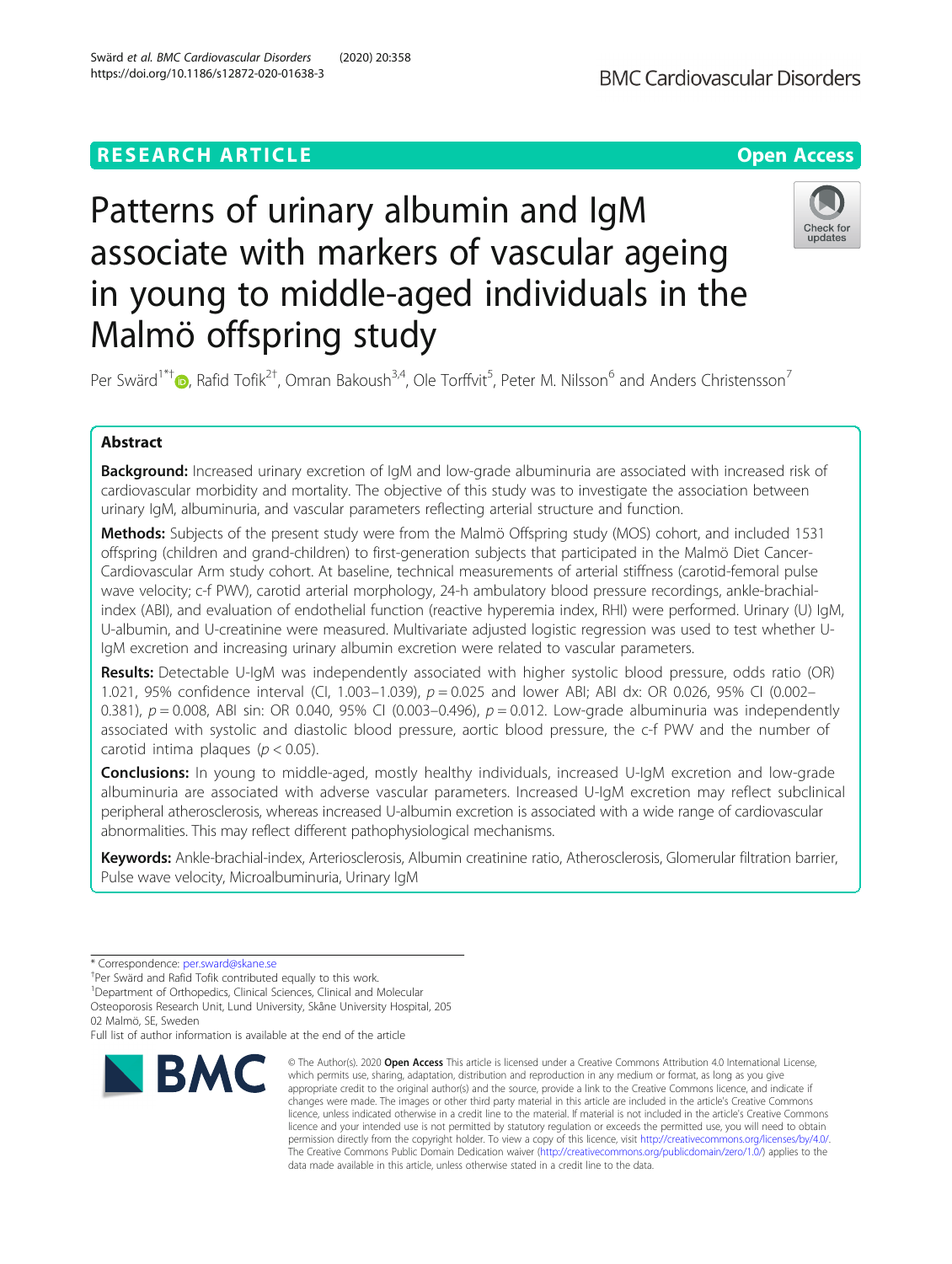## Background

Several biomarkers have been shown to be prognostic of cardiovascular risk, but most do not improve clinical prediction when combined with traditional risk factors; age, sex, hypertension, diabetes, blood lipids and smoking. Some of the most prominent markers of cardiovascular risk which have also been shown to independently predict cardiovascular events, include impaired kidney function [[1,](#page-7-0) [2](#page-7-0)], large artery stiffening [[3](#page-7-0)–[5](#page-7-0)], the ankle-brachial index, ABI (a marker of peripheral atherosclerosis) [[6](#page-7-0)–[8](#page-7-0)], as well as markers of injury to the glomerular filtration barrier (GFB) [\[9](#page-7-0)–[11](#page-7-0)].

Low grade albuminuria/microalbuminuria (3–30 mg albumin/mmol creatinine or 30–300 mg albumin/g creatinine), or 20 to 200 μg albumin excreted in the urine per minute (daytime)) is well-known to predict cardiovascular events and mortality in various clinical cohorts, but also in subjects with hypertension and diabetes from the general population  $[12]$  $[12]$ . These findings are independent of renal function (estimated glomerular filtration rate; eGFR), and are believed to represent a link between albuminuria, atherosclerosis and systemic endothelial dysfunction [\[11](#page-7-0), [13](#page-7-0), [14\]](#page-7-0).

In middle-aged and elderly individuals, levels of urinary albumin excretion  $> 6.8 \mu g$  albumin excreted in the urine per minute (daytime) was associated with cardiovascular morbidity and mortality in the general population [[13](#page-7-0)]. Abnormal atherosclerotic conditions, i.e. arterial stiffness, carotid plaques and peripheral artery disease, was more common at a U-albumin/creatinine ratio (U-ACR) > 15 mg/g ( $\sim$  equivalent to 1,5 mg albumin/mmol creatinine) [[15](#page-7-0)]. However, the association between normoalbuminuria/ microalbuminuria and abnormal cardiovascular conditions such as arterial stiffness, manifest atherosclerosis and markers of endothelial dysfunction in younger populations is not well documented.

We have previously shown in clinical studies that increased urinary excretion of IgM is independently associated with increased risk of subsequent cardiovascular events and mortality in subjects with diabetes (type 1 and 2) [\[10,](#page-7-0) [16](#page-7-0)]. The same was true in patients with acute coronary syndrome (ACS) and in subjects presenting to the emergency room with acute chest pain, without ACS [\[9,](#page-7-0) [17](#page-7-0)]. Interestingly, the highest risk of cardiovascular events or mortality was observed in subjects who had a combination of increased urinary IgM excretion and low grade albuminuria [\[9](#page-7-0), [10,](#page-7-0) [16](#page-7-0)]. Normally, because of its size, IgM (120 Å) does not pass the GFB, unless there are large defects in the GFB ("shunts") [\[18](#page-8-0)–[20\]](#page-8-0). The prevalence of increased urinary IgM excretion in the general population is unknown. Nor has it been investigated whether urinary IgM excretion is associated with abnormal cardiovascular conditions reflecting vascular ageing [\[21](#page-8-0)], such as arterial stiffness, manifest atherosclerosis or markers of endothelial dysfunction.

Therefore, the *aim* of the present observational study was to investigate the association between albuminuria and urinary IgM with adverse vascular parameters, including blood pressure, carotid intima plaques, carotidfemoral pulse wave velocity (c-f PWV), ankle-brachial index (ABI), and reactive hyperemia index (RHI) in an urban population. Furthermore, we assessed kidney function which could affect the association between albuminuria, urinary IgM and vascular parameters.

## **Methods**

Included in the present study were 1531 subjects from the Malmö Offspring study (MOS), children and grandchildren, i.e. offspring, to first-generation subjects that participated in the Malmö Diet Cancer-Cardiovascular Arm (MDC-CV) study cohort at baseline [[22\]](#page-8-0), after identification based on official register information. Subjects were invited to a clinical and technical examination at the Clinical Research Unit (CRU), Skåne University Hospital, Malmö, during 2013 to 2017. The following baseline investigations were obtained in both children and grand-children (generations 2 and 3); age (y), height (m), weight (kg), (cm) and BMI (kg/m<sup>2</sup>), waist circumference (cm), blood pressure (mmHg), ABI and questionnaire data. The participants' height (m) was measured to the nearest centimeter with the participant looking straight ahead, the legs together, and wearing indoor clothing without shoes or hats. Weight (kg) was measured using a calibrated balance beam or digital scale. Waist circumference (cm) was measured midway between the lowest rib margin and iliac crest. Blood pressure (mmHg) was measured after 10 min of rest lying down and the ABI was calculated. At the study start subjects answered detailed questions on family, medical, social and educational history by a web-based questionnaire. Information regarding smoking habits, use of antidiabetic medications, and antihypertensive treatment, was obtained from the questionnaire [\[23](#page-8-0), [24](#page-8-0)]. Anti-hypertensive treatment included, thiazides, Beta blockers, renin-angiotensin-aldosterone system (RAAS) blockers and calcium antagonists, and in the study sample,  $n = 70$  (4.6%) were treated with one or several antihypertensive drugs. Smokers were categorized as: nonsmokers, current smokers or previous smokers. In Table [1](#page-2-0), we present percentages based on the whole cohort. Subjects who did not answer the questionnaire were considered to have responded negatively, adopting a conservative approach. U-albumin/creatinine ratio (U-ACR) was measured in 1530 (99.9%), and U-IgM was measured in 1339 (87.5%) of these subjects.

The ABI was measured using a sphygmomanometer and Doppler device (Hadeco Bidop ES-100 V3) [\[25\]](#page-8-0). The systolic blood pressure was measured first in the right arm, then in the right ankle, the left ankle and in the left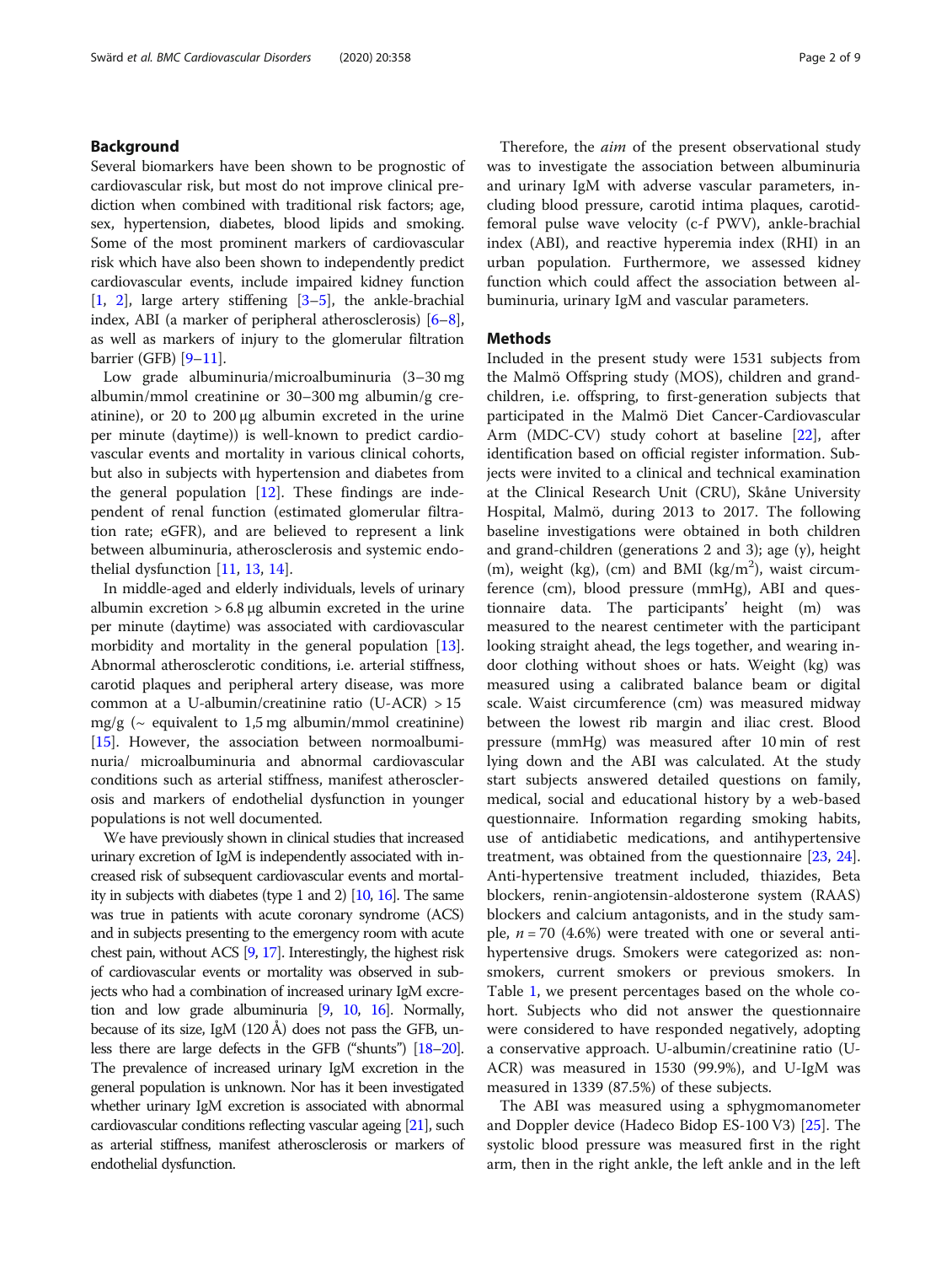| ļ<br>ł                                                    |  |
|-----------------------------------------------------------|--|
| I<br>I<br>ł                                               |  |
| l                                                         |  |
| I                                                         |  |
| ١<br>ï<br>٢<br>!                                          |  |
| $\frac{1}{1}$<br>١                                        |  |
| I                                                         |  |
| $\tilde{\zeta}$                                           |  |
| I<br>ī<br>J<br>ł<br>İ<br>Ş                                |  |
| I                                                         |  |
| i<br>i<br>l                                               |  |
| ì<br>Ì<br>ļ<br>ĺ<br>ļ<br>١                                |  |
| j<br>C<br>ï                                               |  |
| $\overline{\phantom{a}}$<br>$\overline{\phantom{a}}$<br>ī |  |
| I                                                         |  |
| !<br>l                                                    |  |
| ١<br>í<br>١                                               |  |
|                                                           |  |
| i                                                         |  |
| ֚֬֕<br>۱                                                  |  |
| i                                                         |  |
| ١<br>j<br>į<br>Ï                                          |  |
| ţ<br>ł<br>l<br>Ì                                          |  |
|                                                           |  |
| ahla<br>i<br>I                                            |  |

<span id="page-2-0"></span>

| 285 (34)<br>457 (55)<br>107(13)<br>$n = 838$<br>15(1.7)<br>19(2.2)<br>36 (4.3)<br>90 (11)<br>13.2<br>40.3 (37.1-43.4), SD 13.9<br>1.64 (1.53-1.75), SD 0.49<br>SD 0.90<br>87.8 (85.0-90.6), SD 12.2<br>3.09 (2.89-3.28), SD 0.83<br>78.4 (75.3-81.4) SD 13.2<br>85.2 (83.3-87.0), SD 7.9<br>SD 9.5<br>119.8 (116.1–123.5), SD<br>16.0<br>25.1 (24.1-26.2) SD 4.5<br>Urinary IgM ≥ 10 ng/L<br>4.9 (4.7-5.2), SD 1.0<br>2.07 (1.86-2.28),<br>73.3 (70.8-75.8),<br>34 (IQR 31.5-39)<br>$1.0(1QR 0.7 - 1.2)$<br>11(14)<br>45 (59)<br>24 (32)<br>$n = 76$<br>1(1.3)<br>1(1.3)<br>4(5.2)<br>8(11)<br>$(38.5 - 40.0)$ , SD 13.2<br>89.5 (88.8-90.3), SD 13.9<br>1.62 (1.59-1.64), SD 0.48<br>3.10 (3.05-3.16), SD 0.97<br>2.13 (2.07-2.18), SD 1.01<br>79.5 (78.8-80.3) SD 14.2<br>71.2 (70.7-71.8), SD 9.5<br>85.6 (85.2-86.1), SD 7.9<br>25.8 (25.5-26.0), SD 4.7<br>$(116.1 - 117.7), SD$<br>$9 - 5.0$ , SD 1.1<br>34 (IQR 31.5-37)<br>$0.9$ (IQR $0.7-1.3$ )<br>Not detectable<br>263<br>649(51)<br>168(13)<br>442 (35)<br>182 (14)<br>30(2.3)<br>24(1.9)<br>51 (4.0)<br>$n = 12$<br>116.9<br>5.0 (4.<br>39.2<br>14.1<br>1.62 (1.59-1.64), SD 0.48<br>2.14 (2.09-2.19), SD 1.00<br>39.7 (39.1-40.4), SD 13.4<br>89.5 (88.9-90.2), SD 13.8<br>3.13 (3.08-3.17), SD 0.96<br>79.5 (78.8-80.2), SD 14.1<br>71.4 (70.9-71.8), SD 9.5<br>85.3 (84.9-85.7), SD 7.9<br>25.8 (25.6-26.1), SD 4.7<br>117.1 (116.4–117.8), SD<br>14.4<br>5.0 (4.9-5.0), SD 1.1<br>0.9 (IQR 0.7-1.4)<br>34 (IQR 31-36)<br>$n = 1531$<br>527 (34)<br>791 (52)<br>197 (13)<br>230 (15)<br>38 (2.4)<br>31(2.0)<br>70 (4.6)<br>Systolic blood pressure, mmHg (95%<br>Cl)<br>Smoking, current or previous, n (%)<br>Total cholesterol, mmol/L (95% CI)<br>Anti-hypertensive treatment, n (%)<br>HDL cholesterol, mmol/L (95% CI)<br>LDL cholesterol, mmol/L (95% CI)<br>Body mass index, kg/m <sup>2</sup> (95% CI)<br>Waist circumference, cm (95% Cl)<br>Lipid lowering medication, n (%)<br>Diastolic blood pressure, mmHg<br>(95% Cl)<br>Triglycerides, mmol/L (95% CI)<br>Creatinine, µmol/L (95% Cl)<br>Smoking (current), n (%)<br>HbA <sub>1c</sub> , mmol/mol (IQR)<br>Hypertension, n (%)<br>Age, years (95% CI)<br>LDL/HDL (95% CI)<br>eGFR, mL/min/<br>1.73 m <sup>2</sup> (95% Cl)<br>Diabetes, n (%)<br>Women, n (%) | 41.5 (40.6-42.4), SD 13.1<br>25.9 (25.6-25.2), SD 4.4<br>Not detectable | SD 13.4<br>U-ACR ≥ 3.0 mg/mmol<br>46.2 (40.6-51.8),<br>13 (48)<br>$n = 27$ | 13.4<br>40.3 (36.0-44.6), SD<br>mg/mmol<br>$1.5 - 2.9$<br>U-ACR<br>$n = 40$ | mg/mmol<br>$n = 624$<br>$0.1 - 1.4$<br>U-ACR    |
|------------------------------------------------------------------------------------------------------------------------------------------------------------------------------------------------------------------------------------------------------------------------------------------------------------------------------------------------------------------------------------------------------------------------------------------------------------------------------------------------------------------------------------------------------------------------------------------------------------------------------------------------------------------------------------------------------------------------------------------------------------------------------------------------------------------------------------------------------------------------------------------------------------------------------------------------------------------------------------------------------------------------------------------------------------------------------------------------------------------------------------------------------------------------------------------------------------------------------------------------------------------------------------------------------------------------------------------------------------------------------------------------------------------------------------------------------------------------------------------------------------------------------------------------------------------------------------------------------------------------------------------------------------------------------------------------------------------------------------------------------------------------------------------------------------------------------------------------------------------------------------------------------------------------------------------------------------------------------------------------------------------------------------------------------------------------------------------------------------------------------------------------------------------------------------------------------------------------------------------------------------------------------------------------|-------------------------------------------------------------------------|----------------------------------------------------------------------------|-----------------------------------------------------------------------------|-------------------------------------------------|
|                                                                                                                                                                                                                                                                                                                                                                                                                                                                                                                                                                                                                                                                                                                                                                                                                                                                                                                                                                                                                                                                                                                                                                                                                                                                                                                                                                                                                                                                                                                                                                                                                                                                                                                                                                                                                                                                                                                                                                                                                                                                                                                                                                                                                                                                                                |                                                                         |                                                                            |                                                                             |                                                 |
|                                                                                                                                                                                                                                                                                                                                                                                                                                                                                                                                                                                                                                                                                                                                                                                                                                                                                                                                                                                                                                                                                                                                                                                                                                                                                                                                                                                                                                                                                                                                                                                                                                                                                                                                                                                                                                                                                                                                                                                                                                                                                                                                                                                                                                                                                                |                                                                         |                                                                            |                                                                             | SD 13.3<br>37.1 (36.0-38.2),                    |
|                                                                                                                                                                                                                                                                                                                                                                                                                                                                                                                                                                                                                                                                                                                                                                                                                                                                                                                                                                                                                                                                                                                                                                                                                                                                                                                                                                                                                                                                                                                                                                                                                                                                                                                                                                                                                                                                                                                                                                                                                                                                                                                                                                                                                                                                                                |                                                                         |                                                                            | 25 (63)                                                                     | 295 (47)                                        |
|                                                                                                                                                                                                                                                                                                                                                                                                                                                                                                                                                                                                                                                                                                                                                                                                                                                                                                                                                                                                                                                                                                                                                                                                                                                                                                                                                                                                                                                                                                                                                                                                                                                                                                                                                                                                                                                                                                                                                                                                                                                                                                                                                                                                                                                                                                |                                                                         | 53<br>27.0 (24.9-29.1), SD                                                 | 53<br>26.1 (24.4-27.7), SD                                                  | $\overline{\mathbf{5}}$<br>25.7 (25.3-26.1), SD |
|                                                                                                                                                                                                                                                                                                                                                                                                                                                                                                                                                                                                                                                                                                                                                                                                                                                                                                                                                                                                                                                                                                                                                                                                                                                                                                                                                                                                                                                                                                                                                                                                                                                                                                                                                                                                                                                                                                                                                                                                                                                                                                                                                                                                                                                                                                |                                                                         | 5(19)                                                                      | 7(18)                                                                       | 95 (15)                                         |
|                                                                                                                                                                                                                                                                                                                                                                                                                                                                                                                                                                                                                                                                                                                                                                                                                                                                                                                                                                                                                                                                                                                                                                                                                                                                                                                                                                                                                                                                                                                                                                                                                                                                                                                                                                                                                                                                                                                                                                                                                                                                                                                                                                                                                                                                                                |                                                                         | 14(52)                                                                     | 14(35)                                                                      | 213 (34)                                        |
|                                                                                                                                                                                                                                                                                                                                                                                                                                                                                                                                                                                                                                                                                                                                                                                                                                                                                                                                                                                                                                                                                                                                                                                                                                                                                                                                                                                                                                                                                                                                                                                                                                                                                                                                                                                                                                                                                                                                                                                                                                                                                                                                                                                                                                                                                                | 89.5 (88.6-90.3), SD 13.1                                               | 96.0 (89.7-102.3), SD 16.2                                                 | 90.1 (85.0-95.3), SD 16.2                                                   | 89.4 (88.2-90.5), SD 14.4                       |
|                                                                                                                                                                                                                                                                                                                                                                                                                                                                                                                                                                                                                                                                                                                                                                                                                                                                                                                                                                                                                                                                                                                                                                                                                                                                                                                                                                                                                                                                                                                                                                                                                                                                                                                                                                                                                                                                                                                                                                                                                                                                                                                                                                                                                                                                                                | S<br>115.7 (114.8-116.6),                                               | 129.9 (122.0-137.7), SD<br>21.5                                            | 122.3 (115.4–129.3), SD<br>21.5                                             | 118.1 (116.9–119.2), SD<br>14.8                 |
|                                                                                                                                                                                                                                                                                                                                                                                                                                                                                                                                                                                                                                                                                                                                                                                                                                                                                                                                                                                                                                                                                                                                                                                                                                                                                                                                                                                                                                                                                                                                                                                                                                                                                                                                                                                                                                                                                                                                                                                                                                                                                                                                                                                                                                                                                                | $8.9$<br>70.8 (70.2-71.4), SD                                           | 79.8 (75.1-84.4), SD 11.5                                                  | 75.0 (71.0-79.1), SD 12.6                                                   | SD 9.8<br>71.5 (70.7-72.3),                     |
|                                                                                                                                                                                                                                                                                                                                                                                                                                                                                                                                                                                                                                                                                                                                                                                                                                                                                                                                                                                                                                                                                                                                                                                                                                                                                                                                                                                                                                                                                                                                                                                                                                                                                                                                                                                                                                                                                                                                                                                                                                                                                                                                                                                                                                                                                                | 34 (IQR 32-37)                                                          | 35 (IQR 31-39.5)                                                           | 35 (IQR 31.5-39.5)                                                          | 33 (IQR 31-36)                                  |
|                                                                                                                                                                                                                                                                                                                                                                                                                                                                                                                                                                                                                                                                                                                                                                                                                                                                                                                                                                                                                                                                                                                                                                                                                                                                                                                                                                                                                                                                                                                                                                                                                                                                                                                                                                                                                                                                                                                                                                                                                                                                                                                                                                                                                                                                                                | 5.1 (5.0-5.1), SD 1.1                                                   | 5.2 (4.8-5.6), SD 1.0                                                      | 5.1 (4.8-5.4), SD 1.0                                                       | 4.8 (4.7-4.9), SD 1.1                           |
|                                                                                                                                                                                                                                                                                                                                                                                                                                                                                                                                                                                                                                                                                                                                                                                                                                                                                                                                                                                                                                                                                                                                                                                                                                                                                                                                                                                                                                                                                                                                                                                                                                                                                                                                                                                                                                                                                                                                                                                                                                                                                                                                                                                                                                                                                                | 1.66 (1.63-1.69), SD 0.48                                               | 1.61 (1.40-1.82), SD 0.54                                                  | 1.60 (1.44-1.76), SD 0.51                                                   | SD 0.48<br>1.57 (1.53-1.60),                    |
|                                                                                                                                                                                                                                                                                                                                                                                                                                                                                                                                                                                                                                                                                                                                                                                                                                                                                                                                                                                                                                                                                                                                                                                                                                                                                                                                                                                                                                                                                                                                                                                                                                                                                                                                                                                                                                                                                                                                                                                                                                                                                                                                                                                                                                                                                                | 3.19 (3.12-3.25), SD 0.97                                               | 3.27 (2.95-3.60), SD 0.83                                                  | 3.29 (2.95-3.62), SD 1.04                                                   | 3.03 (2.95-3.10), SD 0.94                       |
|                                                                                                                                                                                                                                                                                                                                                                                                                                                                                                                                                                                                                                                                                                                                                                                                                                                                                                                                                                                                                                                                                                                                                                                                                                                                                                                                                                                                                                                                                                                                                                                                                                                                                                                                                                                                                                                                                                                                                                                                                                                                                                                                                                                                                                                                                                | 2.11 (2.05-2.18), SD 0.96                                               | 2.23 (1.92-2.53), SD 0.77                                                  | 2.40 (1.95-2.86), SD 1.41                                                   | 2.15 (2.06-2.23), SD 1.04                       |
|                                                                                                                                                                                                                                                                                                                                                                                                                                                                                                                                                                                                                                                                                                                                                                                                                                                                                                                                                                                                                                                                                                                                                                                                                                                                                                                                                                                                                                                                                                                                                                                                                                                                                                                                                                                                                                                                                                                                                                                                                                                                                                                                                                                                                                                                                                | $0.9$ (IQR $0.7 - 1.3$ )                                                | 1.2 (IQR 0.9-1.5)                                                          | 1.0 (IQR 0.8-1.6)                                                           | 0.9 (IQR 0.7-1.4)                               |
|                                                                                                                                                                                                                                                                                                                                                                                                                                                                                                                                                                                                                                                                                                                                                                                                                                                                                                                                                                                                                                                                                                                                                                                                                                                                                                                                                                                                                                                                                                                                                                                                                                                                                                                                                                                                                                                                                                                                                                                                                                                                                                                                                                                                                                                                                                | 79.7 (78.7-80.6), SD 14.1                                               | 79.3 (72.7-85.9), SD 16.7                                                  | 73.7 (69.5-78.1, SD 13.9                                                    | 79.6 (78.5-80.7), SD 13.9                       |
|                                                                                                                                                                                                                                                                                                                                                                                                                                                                                                                                                                                                                                                                                                                                                                                                                                                                                                                                                                                                                                                                                                                                                                                                                                                                                                                                                                                                                                                                                                                                                                                                                                                                                                                                                                                                                                                                                                                                                                                                                                                                                                                                                                                                                                                                                                | 84.7 (84.1-85.3), SD 8.5                                                | 80.3 (75.7-84.9), SD 11.6                                                  | 85.8 (83.8-87.7), SD 6.0                                                    | SD 6.8<br>86.4 (85.8-86.9),                     |
|                                                                                                                                                                                                                                                                                                                                                                                                                                                                                                                                                                                                                                                                                                                                                                                                                                                                                                                                                                                                                                                                                                                                                                                                                                                                                                                                                                                                                                                                                                                                                                                                                                                                                                                                                                                                                                                                                                                                                                                                                                                                                                                                                                                                                                                                                                |                                                                         | 10(37)                                                                     | 10 (25)                                                                     | 103 (17)                                        |
|                                                                                                                                                                                                                                                                                                                                                                                                                                                                                                                                                                                                                                                                                                                                                                                                                                                                                                                                                                                                                                                                                                                                                                                                                                                                                                                                                                                                                                                                                                                                                                                                                                                                                                                                                                                                                                                                                                                                                                                                                                                                                                                                                                                                                                                                                                |                                                                         | 1(3.4)                                                                     | 2(5)                                                                        | 20(3.2)                                         |
|                                                                                                                                                                                                                                                                                                                                                                                                                                                                                                                                                                                                                                                                                                                                                                                                                                                                                                                                                                                                                                                                                                                                                                                                                                                                                                                                                                                                                                                                                                                                                                                                                                                                                                                                                                                                                                                                                                                                                                                                                                                                                                                                                                                                                                                                                                |                                                                         | 1(3.4)                                                                     | $\circ$                                                                     | $11(1.7)$                                       |
|                                                                                                                                                                                                                                                                                                                                                                                                                                                                                                                                                                                                                                                                                                                                                                                                                                                                                                                                                                                                                                                                                                                                                                                                                                                                                                                                                                                                                                                                                                                                                                                                                                                                                                                                                                                                                                                                                                                                                                                                                                                                                                                                                                                                                                                                                                |                                                                         | 4(14.8)                                                                    | 3(7.5)                                                                      | 27(4.3)                                         |
| 4(0.4)<br>1(1.3)<br>5(0.3)<br>$8(0.5)$<br>- Thiazides, n (%)                                                                                                                                                                                                                                                                                                                                                                                                                                                                                                                                                                                                                                                                                                                                                                                                                                                                                                                                                                                                                                                                                                                                                                                                                                                                                                                                                                                                                                                                                                                                                                                                                                                                                                                                                                                                                                                                                                                                                                                                                                                                                                                                                                                                                                   |                                                                         | $\circ$                                                                    | $\circ$                                                                     | 4 (0.6%)                                        |
| 14 $(1.7)$<br>2(2.6)<br>23(1.8)<br>28(1.8)<br>- Beta blockers, n<br>(%)                                                                                                                                                                                                                                                                                                                                                                                                                                                                                                                                                                                                                                                                                                                                                                                                                                                                                                                                                                                                                                                                                                                                                                                                                                                                                                                                                                                                                                                                                                                                                                                                                                                                                                                                                                                                                                                                                                                                                                                                                                                                                                                                                                                                                        |                                                                         | 1(3.4)                                                                     | 1(2.5)                                                                      | 12(1.9)                                         |
| 21(2.5)<br>$\circ$<br>27(2.1)<br>39 (2.5)<br>Blockers, n (%)<br>-RAAS-                                                                                                                                                                                                                                                                                                                                                                                                                                                                                                                                                                                                                                                                                                                                                                                                                                                                                                                                                                                                                                                                                                                                                                                                                                                                                                                                                                                                                                                                                                                                                                                                                                                                                                                                                                                                                                                                                                                                                                                                                                                                                                                                                                                                                         |                                                                         | 2(6.9)                                                                     | 1(2.5)                                                                      | 13(2.1)                                         |
| (1.1)<br>1(1.3)<br>15(1.1)<br>20(1.3)<br>antagonists (%)<br>- Calcium                                                                                                                                                                                                                                                                                                                                                                                                                                                                                                                                                                                                                                                                                                                                                                                                                                                                                                                                                                                                                                                                                                                                                                                                                                                                                                                                                                                                                                                                                                                                                                                                                                                                                                                                                                                                                                                                                                                                                                                                                                                                                                                                                                                                                          |                                                                         | 1 (3.4)                                                                    | 1(2.5)                                                                      | 9(1.4)                                          |
| 5(0.6)<br>$\circ$<br>10(0.8)<br>12(0.8)<br>History of AMI (%)                                                                                                                                                                                                                                                                                                                                                                                                                                                                                                                                                                                                                                                                                                                                                                                                                                                                                                                                                                                                                                                                                                                                                                                                                                                                                                                                                                                                                                                                                                                                                                                                                                                                                                                                                                                                                                                                                                                                                                                                                                                                                                                                                                                                                                  |                                                                         | $\circ$                                                                    | $\circ$                                                                     | $7(0.1)$                                        |
| 3(0.4)<br>1(1.3)<br>7(0.6)<br>12(0.8)<br>History of stroke (%)                                                                                                                                                                                                                                                                                                                                                                                                                                                                                                                                                                                                                                                                                                                                                                                                                                                                                                                                                                                                                                                                                                                                                                                                                                                                                                                                                                                                                                                                                                                                                                                                                                                                                                                                                                                                                                                                                                                                                                                                                                                                                                                                                                                                                                 |                                                                         | 2(6.8)                                                                     | $_{0}$ $\,$                                                                 | $7(0.1)$                                        |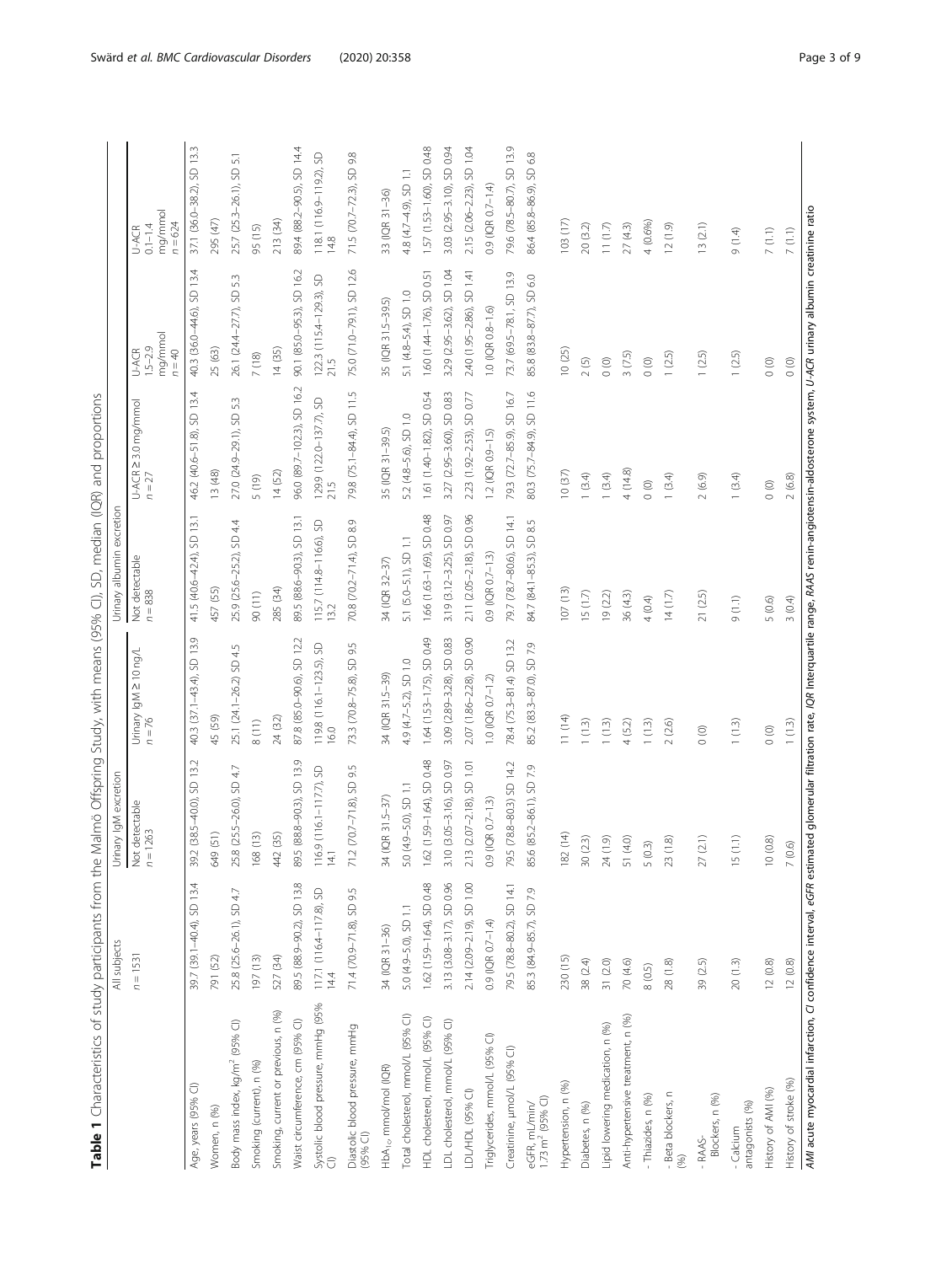arm. In the ankle, the pressure was measured in both arteria dorsalis pedis and in arteria tibialis posterior, and the left and right ABI was calculated by dividing the highest blood pressure in left and right ankle with the blood pressure from the arm with the highest value. Ambulatory blood pressure (24 h) and technical measurements of arterial stiffness were performed using TensioMed Arteriograph 24 (TensioMed™ Ltd., Hungary). Blood pressure was measured every 15 min during daytime (06.00–22.00) and every 30 min during night (22.00–06.00). Brachial systolic and diastolic blood pressure, aortic systolic and diastolic blood pressure, aortic c-f PWV (indirectly) and heart rate were recorded at each measurement. Subjects were excluded from analyses if more than 30% of the blood pressure recordings were missing [\[26,](#page-8-0) [27\]](#page-8-0). Aortic c-f PWV was measured only in children (generation 2) using applanation tonometry (SphygmoCor; AtCor Medical, West Ryde, New South Wales, Australia) as described previously [[28\]](#page-8-0). 24 h blood pressure measurements were made in a random sample of the cohort. Measurements of carotid artery morphology were also performed only in children (generation 2) and performed as described previously using ultrasound examinations with Acuson Sequoia 512 (Acuson, Mountain View, CA, USA). A 7 MHz linear array transducer was used, and images of all plaques within the left right carotid artery were obtained, using fixed machine settings by experienced sonographers. A plaque was defined as a focal thickening of intima– media greater than 1.2 mm when measured from the media–adventitia interface to the intima–lumen interface [[29\]](#page-8-0), and subjects were considered to have a maximum of three plaques (common carotid artery, internal carotid artery and the carotid bifurcation). Evaluation of endothelial function by calculation of the reactive hyperemia index (RHI, EndoPAT; Itamar Medical Ltd., Cesarea, Israel) in a finger were made in a random sample of all included subjects, as described previously [\[30\]](#page-8-0).

## Laboratory methods

Blood samples and urine were collected after an overnight fast. Plasma- creatinine levels were determined by an enzymatic colorimetric assay using a calibrator traceable to primary reference material with values assigned by isotope dilution mass spectrometry (IDMS) [\[31](#page-8-0)]. Cystatin C levels were determined by a particleenhanced immunoturbidimetric method using a reference material traceable to the international cystatin C calibrator [\[32,](#page-8-0) [33](#page-8-0)]. Standard procedures were used to measure  $HbA_{1c}$ , total cholesterol and HDL cholesterol at the Department of Clinical Chemistry, Skåne University Hospital, Malmö, Sweden. The Friedwald's formula was used to calculate LDL cholesterol [[34](#page-8-0)]. Estimated glomerular filtration rate (eGFR) was calculated using both creatinine and cystatin C and a mean of these two was created [[32](#page-8-0), [35](#page-8-0)]. Urine creatinine and albumin were measured on fresh urine samples taken at study start using standard procedures at the Department of Clinical Chemistry, Skåne University Hospital. Urine albumin concentration was measured by immunoturbidometry and the urine albumin/creatinine ratio (ACR) was calculated. All urine samples were stored at − 80 °C at the Region Skåne Biobank (BD47) before measurement of urine IgM, and the urine IgM/creatinine ratio was calculated. Urinary albumin excretion was defined as microalbuminuria  $(ACR > 2.9 \text{ mg/mmol})$  and high or low normoalbuminuria, using a cut-off at ACR 1.5 mg/mmol, based on findings from Lee et al. [\[15](#page-7-0)]. U-IgM was measured with an in-house ELISA method, described in detail elsewhere [\[36](#page-8-0)]. The lower detection limit for the U-IgM assay is 10 ng/l. The proportion of subjects that have undergone the various examinations performed in the present study is shown in Supplementary Table [1](#page-7-0).

## Statistical methods

Data is presented as mean and 95% confidence intervals (CI), median and interquartile range or numbers and percentages as appropriate. We used multivariable adjusted logistic regression to test whether U-IgM excretion (detectable compared with non-detectable urine IgM) and increasing urinary albumin excretion (U-ACR > 2.9, U-ACR 1.5–2.9 and U-ACR 0.1–1.4 mg/mmol compared with non-detectable urine albumin) were related to vascular parameters. In a multivariable logistic regression model, we adjusted for predefined variables; age, sex, BMI, eGFR, current smoker (risk factors for CV disease) and antihypertensive treatment (hypertension is a risk factor for CV disease and antihypertensive drugs may affect glomerular filtration of albumin, and IgM). Smoking status was known from the web-based questionnaire in 1323/1531 (86.4%) subjects. In the multivariable logistic regression model, subjects who did not answer the questionnaire were treated as non-smokers, adopting a conservative approach. To test if detectable urinary IgM was associated with increasing levels of urinary albumin excretion (non-detectable urine albumin, low normoalbuminuria, high normoalbuminuria, or microalbuminuria), a multivariable logistic regression model was used, adjusted for age and sex. Reported pvalues are 2-tailed and the level of significance was set at  $p < 0.05$ . All analyses were performed in the SPSS statistical package (v24; SPSS Inc., Chicago, Ill).

## Results

#### Participant baseline characteristics

In this sub-study from MOS, 1531 subjects where included and the age of the study population was mean 39 years (95% CI 39-40y, SD 13y, range 18-69y). Among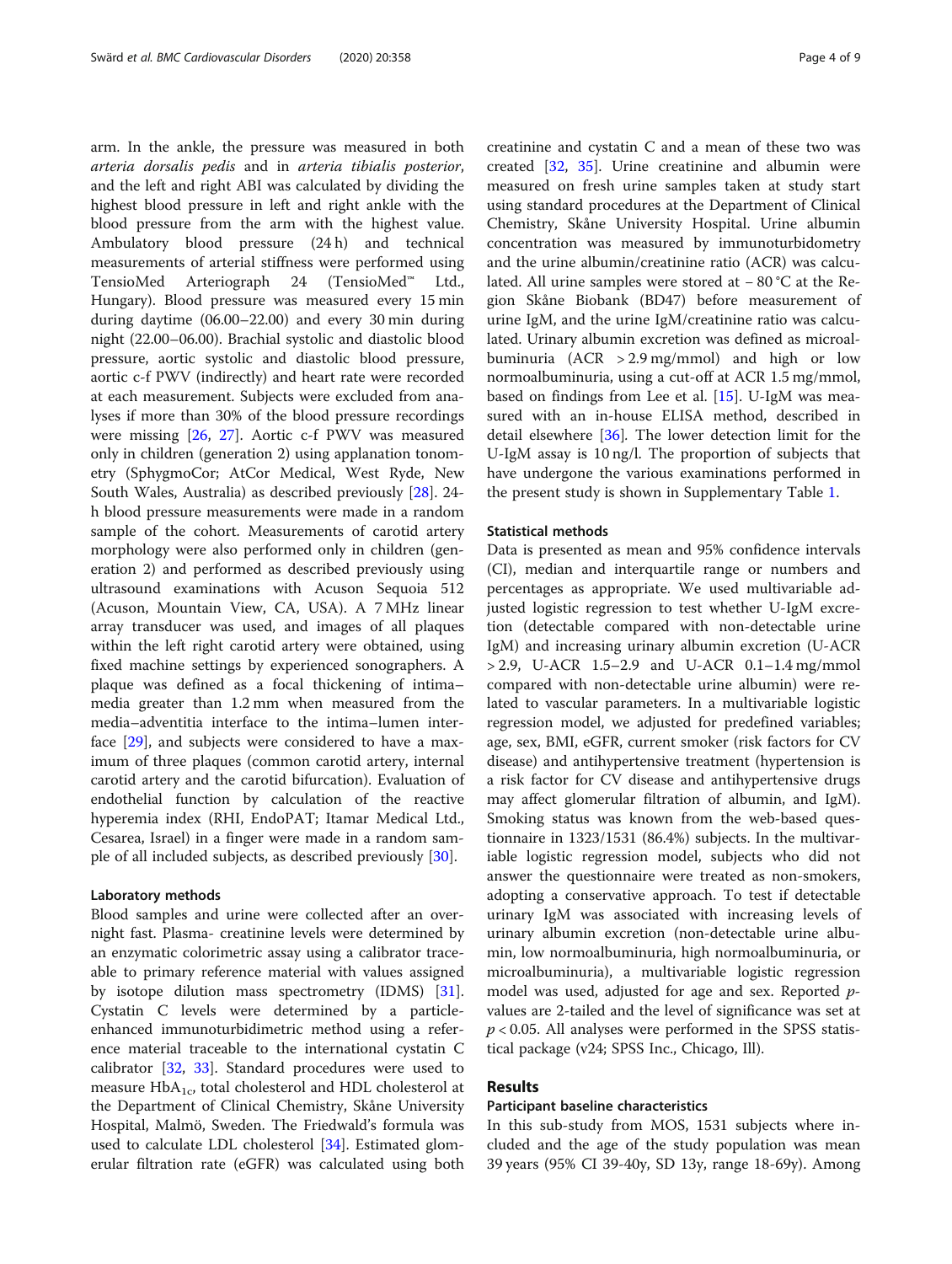these, 740 were men (48%) and 791 women (52%). There were 197 (12.9%) current smokers and 329 (21.5%) previous smokers in the whole cohort. The mean body mass index (BMI) was  $25.8 \text{ kg/m}^2$  (95% CI: 25.6–26.1; SD 4.7). Thirty-eight (2.4%) subjects had diabetes mellitus, 70 (4.6%) were on anti-hypertensive treatment and 31 (2.0%) had lipid-lowering treatment. Twelve (0.8%) subjects had history of acute myocardial infarction (AMI) and 12 (0.8%) had history of stroke at baseline. In 838 (54.7%) of subjects, urinary albumin could not be detected, 624 (40.8%) had U-ACR levels between 0.1 and 1.4 mg/mmol, 40 (2.6%) between 1.5 and 2.9, and 27 (1.8%) had U-ACR levels ≥3.0. In 76 of 1339 (5.7%) subjects, IgM was detected in urine and the median urinary IgM/creatinine ratio was 1.56 μg/mol, with the 25th– 75th percentile ranging from 0.90–2.57 μg/mol). Urinary IgM was not detected in 1263 of 1339 (94.3%) subjects. Baseline characteristics based on detectable IgM or not, as well as non-detectable urine albumin, low- or high normoalbuminuria and microalbuminuria, are shown in Table [1.](#page-2-0)

Based on means and 95% CI, medians and IQR, numbers and percentages, there were no apparent associations between self-reported diabetes, previous cardiovascular events or eGFR and normoalbuminuria, microalbuminuria or detectable urine IgM in the cohort (Table [1](#page-2-0)). However, age and the proportion of subjects with self-reported smoking, hypertension and antihypertensive treatment, and the mean systolic and diastolic blood pressures, were higher among subjects with microalbuminuria compared to subjects with non-detectable urine albumin (Table [1](#page-2-0)). The proportion of subjects with antihypertensive treatment was also slightly higher among subjects with IgMuria and those with high grade normoalbuminuria compared to subjects without detectable urine IgM and albumin, respectively.

Detectable urinary IgM was associated with increasing levels of urinary albumin excretion, OR 1.4 (95% confidence interval  $1.1-1.8$ ,  $p = 0.002$ ).

## Vascular markers and endothelial function in relation to urinary albumin- and IgM-excretion

In a multivariable logistic regression model where adjustment was made for predefined variables: age, sex, BMI, eGFR and current smoker, detectable urine IgM was significantly associated with higher systolic blood pressure and lower ABI in both models. Further adjustment for systolic blood pressure did not change the results (data not shown). Microalbuminuria and high normoalbuminuria were in the same models associated with systolic and diastolic blood pressure of the brachial artery and systolic blood pressure of the aorta, as well as the aortic c-f PWV and the number of carotid intima plaques. Neither urinary

IgM excretion or microalbuminuria, nor high or low normoalbuminuria was associated with the RHI (Table [2](#page-5-0)).

## **Discussion**

The main finding of the present observational study involving young to middle-aged and mostly healthy individuals was that detectable urinary IgM (U-IgM) was associated with lower ankle brachial index (ABI). There was also a weak association between U-IgM and higher systolic blood pressure, however, this association was not observed between U-IgM and 24-h mean systolic blood pressure. Other markers of hypertension, arterial stiffness and endothelial dysfunction, did not associate with U-IgM in the present study. On the other hand, high-grade normoalbuminuria (ACR 1.5–2.9) and microalbuminuria ( $ACR \geq 3.0$  mmol/mg) were associated with clinical markers of hypertension, arterial stiffness and carotid atherosclerosis, but not RHI (marker of endothelial dysfunction) nor ABI (marker of peripheral atherosclerosis). Low-grade normoalbuminuria (ACR 0.1–1.4 mg/ mmol) was associated with higher systolic and diastolic blood pressure. Based on these findings it could be speculated that microalbuminuria and a high normal range of albuminuria of  $> 1.5$  mg/mmol reflects both *arterio*sclerosis (vascular function), i.e. morphological characteristics of the tunica media of large elastic arteries involving decreased elastin and higher collagen content [[3\]](#page-7-0), and subclinical *atherosclerosis* (vascular structure), which is associated with narrowing of the arterial lumen secondary to accumulating cells and lipids in the tunica intima [\[37](#page-8-0)]. Speculatively, U-IgM may therefore more specifically reflect subclinical peripheral atherosclerosis than arteriosclerosis. Nevertheless, we also found that detectable U-IgM was associated with increasing levels of urinary albumin excretion, suggesting that the pathogenesis underlying increased U-IgM and urinary albumin excretion are partly overlapping.

These results strengthen previous findings suggesting different pathogenesis leading to increased urinary albumin and IgM excretion, respectively. High levels of U-IgM excretion, independently of low grade albuminuria, was associated with increased cardiovascular events and mortality in patients with type 1 and 2 diabetes, but also in patients with acute chest pain  $[9, 10, 16]$  $[9, 10, 16]$  $[9, 10, 16]$  $[9, 10, 16]$  $[9, 10, 16]$  $[9, 10, 16]$  $[9, 10, 16]$ . Furthermore, low grade albuminuria to a greater extent reflected systemic inflammation [\[38](#page-8-0)], and the strongest predictive value predicting future cardiovascular risk was found when combining low grade albuminuria and U-IgM [[9,](#page-7-0) [10,](#page-7-0) [38\]](#page-8-0).

With reference to the two-pore theory of glomerular permeability, only a very small amount of albumin (radius 35.5 Å) passes the glomerular filtration barrier (GFB; 1 of 10,000 albumin molecules). Larger proteins, including IgM (radius 120 Å), pass the GFB at much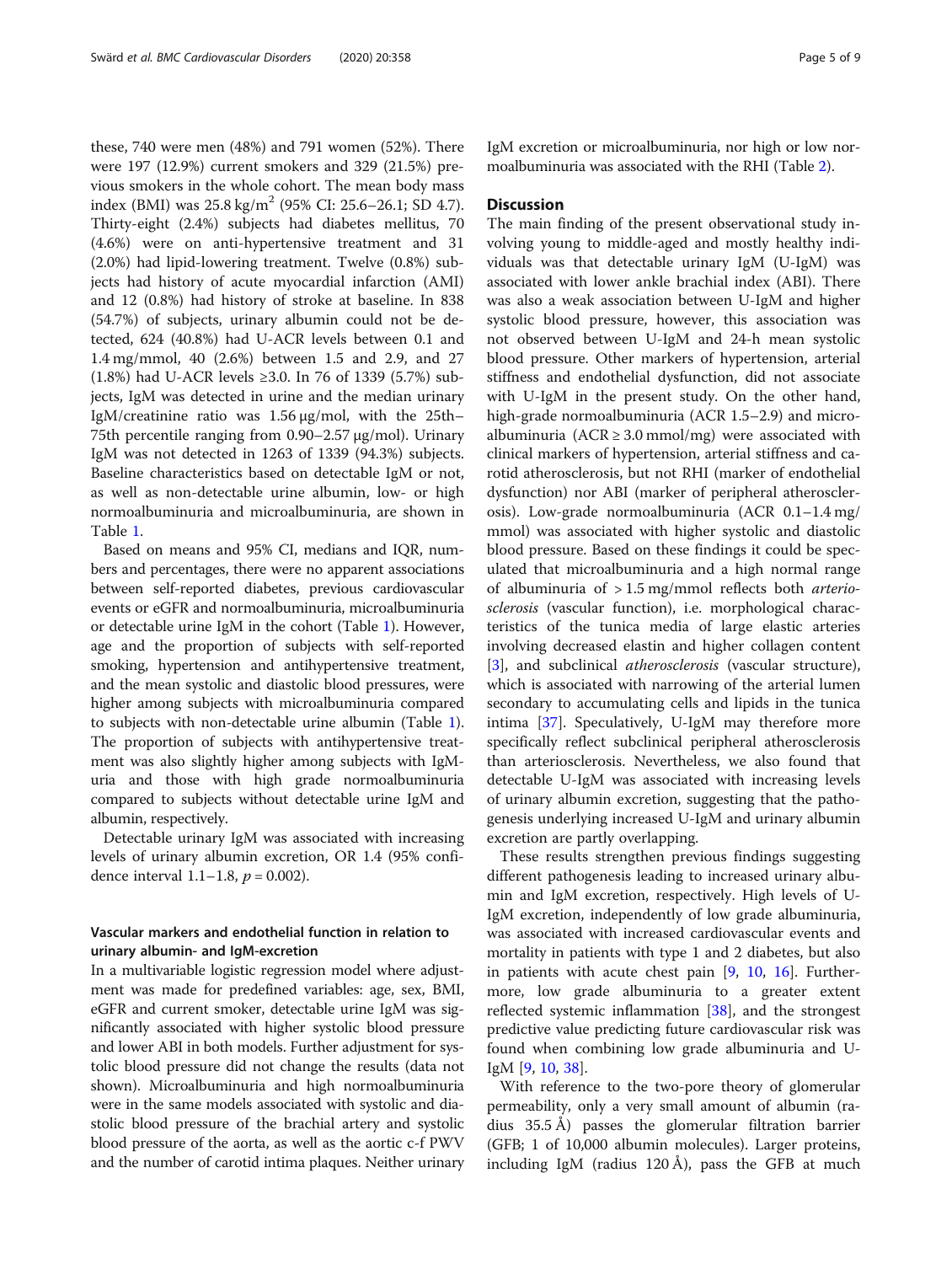<span id="page-5-0"></span>

| ה<br>מכול<br>95%CI) of having detectable urinary lgM excretion compared to not detectable, and the odds of microalbuminuri | urinary albumin excretion. Analyses were adjusted for age, sex, BMI, eGFR, current smoking and antihypertensive treatmer |                                                                                                                              |
|----------------------------------------------------------------------------------------------------------------------------|--------------------------------------------------------------------------------------------------------------------------|------------------------------------------------------------------------------------------------------------------------------|
| ih 95% confidence int<br><b>Table 2</b> Odds ratios wit                                                                    | iction to 2 c+ to instruction is interesting<br>2)<br>2)<br>2)<br>2)                                                     | ma/mmol and low normoalbuminuria was defined as ACR 0.1-1.4 ma/mmol<br>$215-7$<br>ormoalbuminuria was defined as ACR<br>こくらこ |

|                                                                                                                                                                                                                          | Urinary IgM excretion               |       | Urinary albumin excretion       |                  |                                     |          |                                      |                  |
|--------------------------------------------------------------------------------------------------------------------------------------------------------------------------------------------------------------------------|-------------------------------------|-------|---------------------------------|------------------|-------------------------------------|----------|--------------------------------------|------------------|
|                                                                                                                                                                                                                          | Urinary IgM 2 10 ng/L<br>$(n = 76)$ |       | U-ACR 2 3.0 mg/mmol<br>$(n=27)$ |                  | U-ACR 1.5-2.9 mg/mmol<br>$(n = 40)$ |          | U-ACR 0.1-1.4 mg/mmol<br>$(n = 624)$ |                  |
|                                                                                                                                                                                                                          | OR (95% CI)                         | Ω     | OR (95% CI)                     |                  | OR (95% CI)                         | $\Omega$ | OR (95% CI)                          |                  |
| Systolic BP                                                                                                                                                                                                              | 1.021 (1.003-1.039)                 | 0.025 | $1.064$ (1.033-1.097)           | $\frac{5}{3}$    | 1.050 (1.025-1.075)                 | 0.001    | 1.026 (1.017-1.036)                  | $\frac{1000}{5}$ |
| Diastolic BP                                                                                                                                                                                                             | 1.029 (1.000-1.060)                 | 0.050 | $(0.095)$ $(1.047 - 1.145)$     | 0.001            | 1.078 (1.038-1.119)                 | 0.001    | 1.041 (1.026-1.056)                  | 0.001            |
| 24-h mean SBP                                                                                                                                                                                                            | 1.023 (0.995-1.051)                 | 0.114 | 1.077 (1.033-1.122)             | $\frac{2000}{5}$ | $1.083(1.044 - 1.124)$              | 0.001    | 1.026 (1.012-1.041)                  | $\frac{2000}{5}$ |
| 24-h mean DBP                                                                                                                                                                                                            | 1.025 (0.986-1.064)                 | 0.210 | 1.097 (1.035-1.163)             | 0.002            | 1.090 (1.038-1.145)                 | 0.001    | 1.026 (1.008-1.046)                  | 0.006            |
| 24-h mean central systolic BP                                                                                                                                                                                            | 1.005 (0.981-1.029)                 | 0.703 | $1.063(1.019 - 1.108)$          | 0.005            | 1.062 (1.022-1.104)                 | 0.002    | 1.006 (0.996-1.016)                  | 0.277            |
| 24-h mean aortic c-f PWV                                                                                                                                                                                                 | 0.968 (0.744-1.259)                 | 0.810 | .887 (1.114-3.197)              | 0.018            | 2.120 (1.352-3.323)                 | 0.001    | $1.119(0.983 - 1.274)$               | 0.088            |
| Daytime aortic c-f PWV                                                                                                                                                                                                   | 0.954 (0.745-1.221)                 | 0.706 | .860 (1.080-3.205)              | 0.025            | 2.066 (1.309-3.260)                 | 0.002    | $1.104(0.975 - 1.251)$               | 0.120            |
| Nighttime aortic c-f PWV                                                                                                                                                                                                 | 1.096 (0.871-1.379)                 | 0.434 | 838 (1.131-2.986)               | 0.014            | 2.010 (1.320-3.063)                 | 0.001    | $1.044(0.963 - 1.131)$               | 0.293            |
| 군<br>조                                                                                                                                                                                                                   | 0.822 (0.493-1.371)                 | 0.453 | .582 (0.653-3.833)              | 0.310            | 1.626 (0.853-3.102)                 | 0.140    | 1.242 (0.982-1.572)                  | 0.071            |
| ABI dx                                                                                                                                                                                                                   | 0.026 (0.002-0.381)                 | 0.008 | $0.038(0.000 - 3.372)$          | 0.153            | 3.936 (0.128-121.26)                | 0.433    | 1.296 (0.382-4.4059                  | 0.677            |
| ABI sin                                                                                                                                                                                                                  | 0.040 (0.003-0.496)                 | 0.012 | $0.142(0.003 - 7.674)$          | 0.338            | 3.571 (0.094-135.00)                | 0.492    | 2.312 (0.665-8.043)                  | 0.188            |
| Number of carotid plaques dx                                                                                                                                                                                             | 1.040 (0.669-1.617                  | 0.863 | 1.608 (0.909-2.843)             | 0.102            | 1.812 (1.086-3.023)                 | 0.023    | $1.001$ $(0.811 - 1.235)$            | 0.995            |
| Number of carotid plaques sin                                                                                                                                                                                            | 1.065 (0.696-1.631)                 | 0.770 | 1.804 (1.090-2.986)             | 0.022            | 1.391 (0.846-2.287)                 | 0.194    | $1.057(0.871 - 1.283)$               | 0.573            |
| OR odds ratio, CI confidence interval, BP blood pressure, SBP systolic blood pressure, DBP diastolic blood pressure, RHI reactive hyperemia index, ABI ankle-brachial-index, ACR albumin creatinine ratio, BMI body mass |                                     |       |                                 |                  |                                     |          |                                      |                  |

index, eGFR estimated glomerular filtration rate, c-f PWV carotid-femoral pulse wave velocity index, eGFR estimated glomerular filtration rate, c-f PWV carotid-femoral pulse wave velocity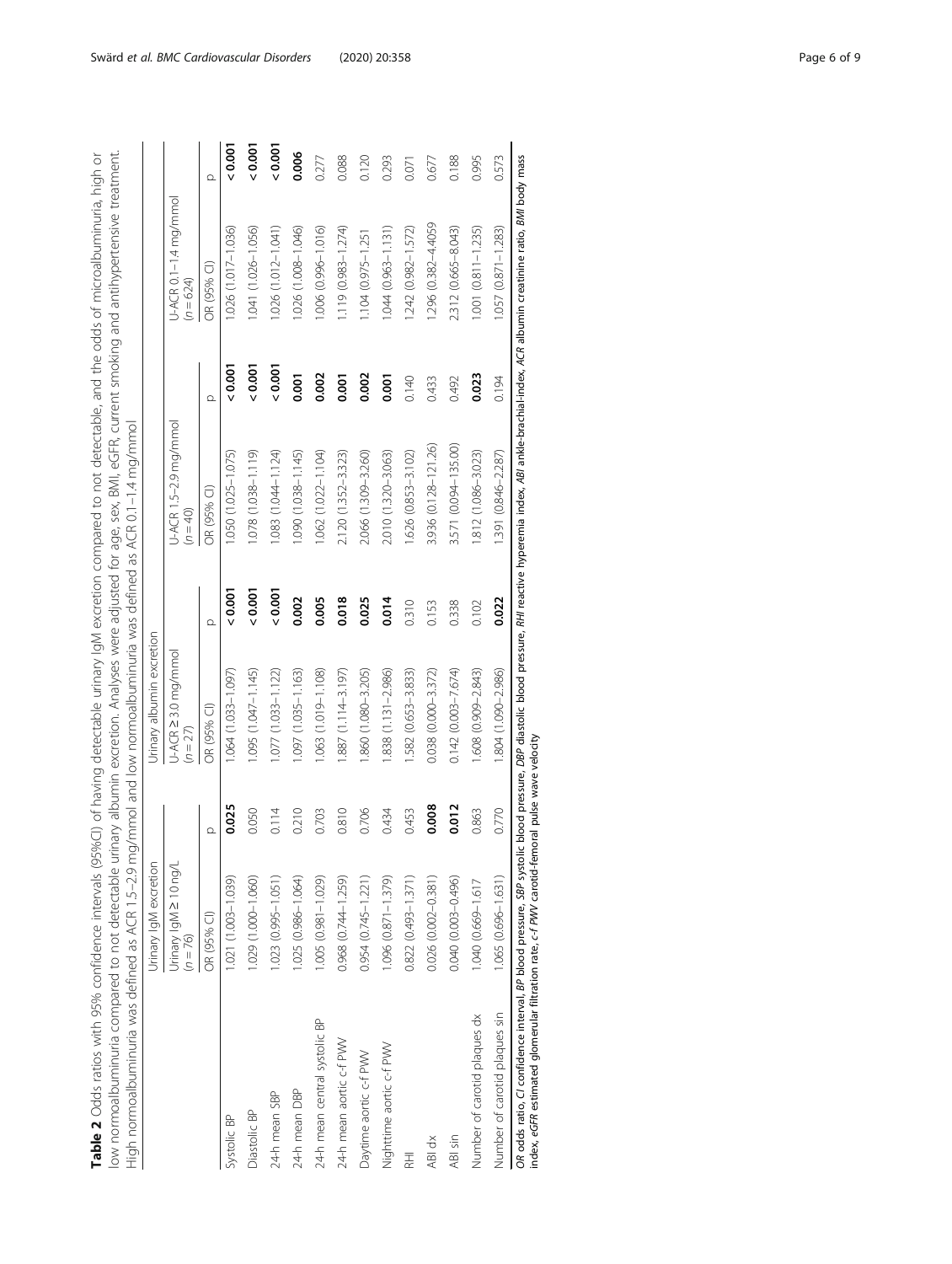lower rates, and only through large defects (shunts), indicative of severe injury to the GFB [[18](#page-8-0)–[20\]](#page-8-0).

In the present study, 6% of the study participants had detectable concentrations of U-IgM, which could suggest that these individuals are afflicted by some degree of structural injury to the GFB. These findings were unrelated to age, sex, eGFR, previous CV events, diabetes and drugs to treat hypertension or hyperlipidemia. However, the presence of urinary IgM was associated with a higher systolic blood pressure and a lower ABI. The latter is a well-known marker of peripheral artery disease and associated with generalized atherosclerosis, CV events and mortality [\[6](#page-7-0)–[8\]](#page-7-0). Therefore, it is plausible that the observed relation between urinary IgM and ABI is related to subclinical atherosclerosis leading to elevated glomerular vascular resistance, glomerular ischemia, and remodeling of the GFB with an increased number of non-selective glomerular shunt-pathways [\[19,](#page-8-0) [39](#page-8-0)–[41\]](#page-8-0).

Furthermore, 2% of participants had microalbuminuria, 3% had high-grade normoalbuminuria and 41% had low-grade normoalbuminuria. Microalbuminuria is associated with systemic inflammation, endothelial dysfunction. It is a well-known risk marker for atherosclerosis, artery stiffness, cardiovascular morbidity and mortality in subjects with diabetes and in populations with increased cardiovascular risk [[12,](#page-7-0) [13](#page-7-0), [42,](#page-8-0) [43](#page-8-0)]. Later it was shown that these findings also apply to subjects without hypertension or diabetes in middle-aged and elderly individuals. Here we show similar findings in a younger population of mostly healthy individuals. Our findings are in line with several studies which suggest that a U-ACR cutoff below 3 mg/mmol should be used when considered as a risk marker of cardiovascular risk in non-diabetic subjects  $[11, 13, 15, 44]$  $[11, 13, 15, 44]$  $[11, 13, 15, 44]$  $[11, 13, 15, 44]$  $[11, 13, 15, 44]$  $[11, 13, 15, 44]$  $[11, 13, 15, 44]$  $[11, 13, 15, 44]$ . We did, however, not find an association between low grade albuminuria and RHI measured in the finger, a marker of endothelial dysfunction, which has been found in other studies of subjects with type 2 diabetes [\[45](#page-8-0)]. This could be related to the fact that our study population is younger and mostly healthy, or that the present study was underpowered to detect these differences.

The pathophysiological mechanism linked to increased albumin excretion are multifactorial and mediated by increased renal vascular resistance secondary to atherosclerosis, arteriosclerosis and hypertension, chronic inflammation, increased RAAS activity and dysfunction of other hormonal systems [\[46](#page-8-0)–[49\]](#page-8-0). Hence, increased urinary albumin excretion as a marker of permanent glomerular/endothelial dysfunction and increased cardiovascular risk has some limitations because it varies depending on systemic inflammatory and hormonal status [\[46](#page-8-0), [47,](#page-8-0) [49\]](#page-8-0). This study extends previous investigations by showing associations between the level of urinary albumin excretion and hypertension as well as

markers of arterial stiffness and subclinical atherosclerosis in young and mostly healthy individuals. Therefore, microalbuminuria and high normoalbuminuria could be predictive of subsequent cardiovascular morbidity also in younger mostly healthy individuals, to be further explored in our cohort. The different molecular sizes of albumin (molecular radius 35.5 Å) and IgM (molecular radius 120 Å) explains differences in excretion since elimination of IgM through the GFB requires a more extensive barrier damage compared to albumin. This may explain differences in the effect on the evaluated atherosclerotic vascular parameters in this study. The presence of IgM in the urine could demonstrate another or more severe damage of the GFB. Therefore, further evaluation of this phenomenon may lead to a better understanding of the significance of the urinary filtration quality. However, quantification of proteinuria is complicated due to reabsorption in the tubular part. Overloading of the reabsorption capacity leads to measurable proteinuria. Reabsorption capacity of albumin and IgM may differ and jeopardize the interpretation.

There are some strengths and limitations of our study to be acknowledged. The community-based study population of the present study has been well characterized which is an important strength. In this study population of younger, mostly healthy individuals there was only a small percentage of subjects with low grade albuminuria (2%) and detectable U-IgM (6%). This limits our study by precluding more extensive multivariable analyses, why we decided to only include age, sex, BMI, eGFR, smoking and anti-hypertensive treatment in the multivariable analyses. To various degree the subjects had not underwent all technical examinations used in MOS, and 15% had not filled the questionnaires which is a limitation of the study. Also, the detection limit of our U-IgM assay, in combination with the level of concentration of IgM in the primary urine, influences which subject for whom we can detect IgM in the urine. This must be considered a weakness. Another weakness of the study is that information about pharmacological treatment and medical history was gained from a self-administered questionnaire. Also, U-IgM may not only be related to the glomerular permeability, but also to the degree of tubular reabsorption/excretion and discharge from the bladder, urethra etc.

## Conclusions

When measured in younger, mostly healthy individuals, increased urinary IgM excretion and low-grade albuminuria are associated with vascular parameters reflecting vascular ageing and increased risk of cardiovascular morbidity and mortality. This study suggests that increased urinary IgM may be a more specific marker of atherosclerosis (associates with ABI), whereas increased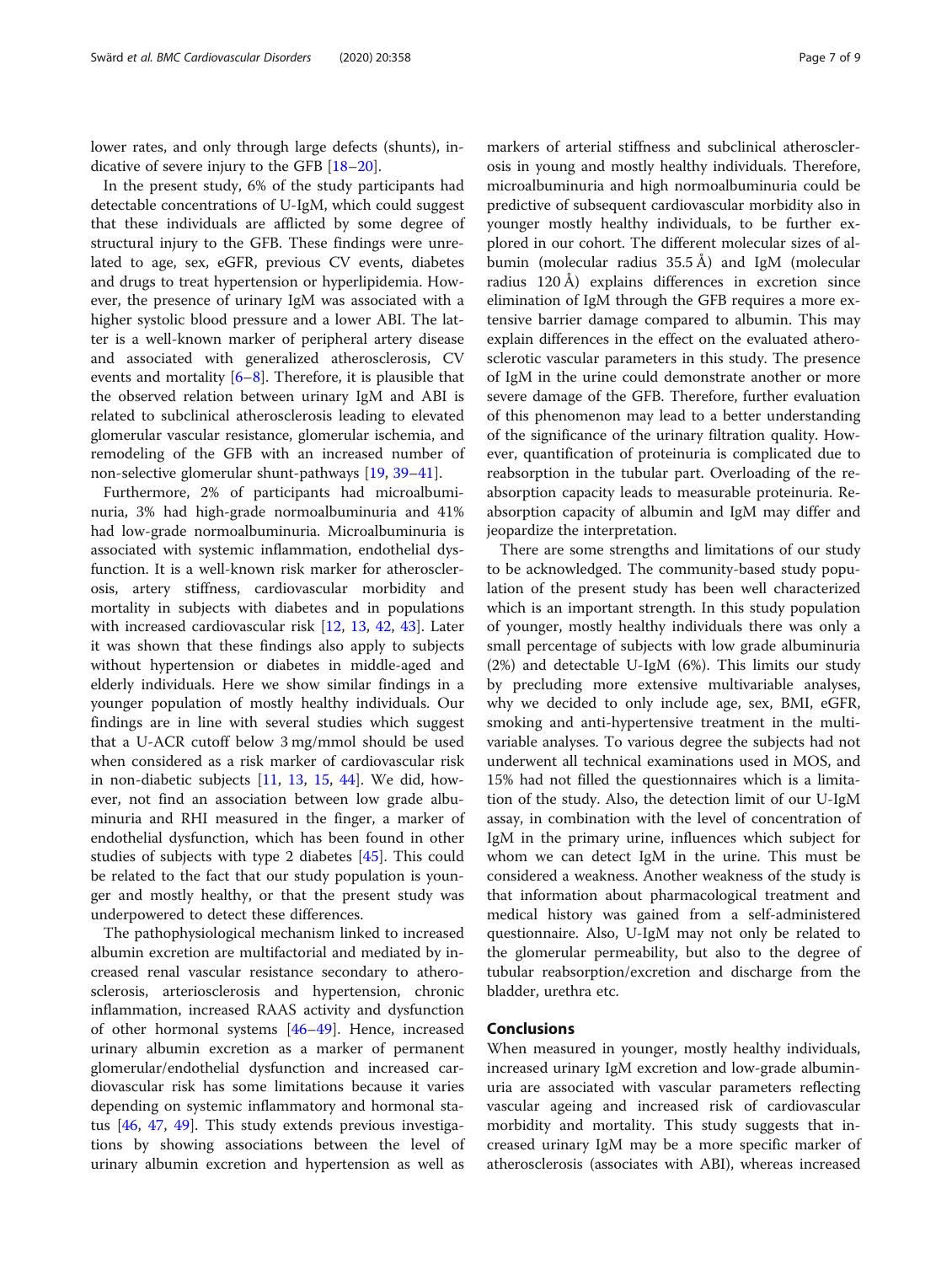<span id="page-7-0"></span>albumin excretion could be mediated or reflected by a wide variety of cardiovascular abnormalities. By measuring both urinary albumin and IgM excretion (in combination with other known risk factors), the prognostic ability to estimate the overall cardiovascular risk could be increased and also reflect different targets of the examined vascular parameters. This needs to be addressed in future prospective investigations.

## Supplementary information

Supplementary information accompanies this paper at [https://doi.org/10.](https://doi.org/10.1186/s12872-020-01638-3) [1186/s12872-020-01638-3](https://doi.org/10.1186/s12872-020-01638-3).

Additional file 1: Supplementary Table 1. The proportion of subjects that have undergone the various examinations performed in the present study

#### Abbreviations

CI: Confidence interval; AMI: Acute myocardial infarction; IQR: Interquartile range; RAAS: Renin-angiotensin-aldosterone system; eGFR: Estimated glomerular filtration rate; ABI: Ankle-brachial-index; ACR: Albumin creatinine ratio; BMI: Body mass index; c-f PWV: Carotid-femoral pulse wave velocity; RHI: Reactive hyperemia index; MOS: Malmö offspring study; U: Urine; GFB: Glomerular filtration barrier; CV: Cardiovascular

#### Acknowledgements

We acknowledge the skillful technical assistance by Åsa Pettersson for laboratory analyses.

#### Authors' contributions

The present sub study on the MOS cohort for which PN is principal investigator was designed by PS, RT, PN and AC. Data were analyzed by PS, RT, OB, OT, PN and AC. PS wrote the first draft of the manuscript. All authors critically assessed the manuscript and approved the final manuscript.

#### Funding

This study was in part supported the Research Council of Sweden and the Heart- and Lung Foundation (grants to PN), but also by the Region Skane County Council (ALF grants to PN and PS). None of the funders had any influence on study design, data collection, interpretation or writing of the manuscript. Open access funding provided by Lund University.

## Availability of data and materials

All data generated or analyzed during this study are included in this published article. Corresponding author (PS) can be contacted for more information.

## Ethics approval and consent to participate

Ethical approval has been obtained for MOS at the Regional Ethics Committee at the Lund University, Lund, Sweden (Dnr. 2012/594). All patients provided written informed consent.

#### Consent for publication

Not applicable.

#### Competing interests

None of the authors has any disclosures or competing interests.

#### Author details

<sup>1</sup>Department of Orthopedics, Clinical Sciences, Clinical and Molecular Osteoporosis Research Unit, Lund University, Skåne University Hospital, 205 02 Malmö, SE, Sweden. <sup>2</sup>Department of Emergency medicine, Clinical Sciences, Lund University, Skåne University Hospital, Malmö, Sweden. 3 Department of Nephrology, Clinical Sciences, Lund University, Skåne University Hospital, Lund, Sweden. <sup>4</sup>Department of Internal Medicine, College of Medicine and Health sciences, UAEU, Al Ain, United Arab Emirates. 5 Department of Nephrology, Clinical Sciences, Lund University, Skåne

University Hospital, Lund, Sweden. <sup>6</sup>Department of Clinical Sciences and Internal Medicine, Lund University Skane University Hospital, Malmo, Sweden. <sup>7</sup>Department of Nephrology, Clinical Sciences, Lund University, Skåne University Hospital, Malmö, Sweden.

## Received: 17 April 2020 Accepted: 22 July 2020 Published online: 05 August 2020

#### References

- 1. Go AS, Chertow GM, Fan D, McCulloch CE, Hsu CY. Chronic kidney disease and the risks of death, cardiovascular events, and hospitalization. N Engl J Med. 2004;351(13):1296–305.
- 2. Weiner DE, Tighiouart H, Amin MG, Stark PC, MacLeod B, Griffith JL, et al. Chronic kidney disease as a risk factor for cardiovascular disease and allcause mortality: a pooled analysis of community-based studies. J Am Soc Nephrol. 2004;15(5):1307–15.
- 3. Bonarjee VVS. Arterial stiffness: a prognostic marker in coronary heart disease. Available Methods and Clinical Application. Front Cardiovasc Med. 2018;5:64.
- 4. Laurent S, Boutouyrie P, Asmar R, Gautier I, Laloux B, Guize L, et al. Aortic stiffness is an independent predictor of all-cause and cardiovascular mortality in hypertensive patients. Hypertension. 2001;37(5):1236–41.
- 5. Verbeke F, Van Biesen W, Honkanen E, Wikstrom B, Jensen PB, Krzesinski JM, et al. Prognostic value of aortic stiffness and calcification for cardiovascular events and mortality in dialysis patients: outcome of the calcification outcome in renal disease (CORD) study. Clin J Am Soc Nephrol. 2011;6(1): 153–9.
- 6. Ankle Brachial Index C, Fowkes FG, Murray GD, Butcher I, Heald CL, Lee RJ, et al. Ankle brachial index combined with Framingham Risk Score to predict cardiovascular events and mortality: a meta-analysis. JAMA. 2008;300(2):197–208.
- 7. Fowkes FG, Murray GD, Butcher I, Folsom AR, Hirsch AT, Couper DJ, et al. Development and validation of an ankle brachial index risk model for the prediction of cardiovascular events. Eur J Prev Cardiol. 2014;21(3):310–20.
- 8. American College of Cardiology F, American Heart Association task F, Society for Cardiovascular a, interventions, Society of Interventional R, Society for Vascular M, Society for Vascular S, et al. 2011 ACCF/AHA focused update of the guideline for the management of patients with peripheral artery disease (updating the 2005 guideline). Vasc Med. 2011;16(6):452–76.
- Tofik R, Sward P, Ekelund U, Struglics A, Torffvit O, Rippe B, et al. Plasma pro-inflammatory cytokines, IgM-uria and cardiovascular events in patients with chest pain: a comparative study. Scand J Clin Lab Invest. 2015;75(8): 638–45.
- 10. Tofik R, Torffvit O, Rippe B, Bakoush O. Increased urine IgM excretion predicts cardiovascular events in patients with type 1 diabetes nephropathy. BMC Med. 2009;7:39.
- 11. Arnlov J, Evans JC, Meigs JB, Wang TJ, Fox CS, Levy D, et al. Low-grade albuminuria and incidence of cardiovascular disease events in nonhypertensive and nondiabetic individuals: the Framingham heart study. Circulation. 2005;112(7):969–75.
- 12. Gerstein HC, Mann JF, Yi Q, Zinman B, Dinneen SF, Hoogwerf B, et al. Albuminuria and risk of cardiovascular events, death, and heart failure in diabetic and nondiabetic individuals. JAMA. 2001;286(4):421–6.
- 13. Klausen K, Borch-Johnsen K, Feldt-Rasmussen B, Jensen G, Clausen P, Scharling H, et al. Very low levels of microalbuminuria are associated with increased risk of coronary heart disease and death independently of renal function, hypertension, and diabetes. Circulation. 2004;110(1):32–5.
- 14. Reinhard H, Wiinberg N, Hansen PR, Kjaer A, Petersen CL, Winther K, et al. NT-proBNP levels, atherosclerosis and vascular function in asymptomatic type 2 diabetic patients with microalbuminuria: peripheral reactive hyperaemia index but not NT-proBNP is an independent predictor of coronary atherosclerosis. Cardiovasc Diabetol. 2011;10:71.
- 15. Lee YH, Kweon SS, Choi JS, Rhee JA, Nam HS, Jeong SK, et al. Determining the optimal cut-off value of the urinary albumin-to-creatinine ratio to detect atherosclerotic vascular diseases. Kidney Blood Press Res. 2012;36(1):290–300.
- 16. Tofik R, Torffvit O, Rippe B, Bakoush O. Urine IgM-excretion as a prognostic marker for progression of type 2 diabetic nephropathy. Diabetes Res Clin Pract. 2012;95(1):139–44.
- 17. Tofik R, Ekelund U, Torffvit O, Sward P, Rippe B, Bakoush O. Increased urinary IgM excretion in patients with chest pain due to coronary artery disease. BMC Cardiovasc Disord. 2013;13:72.